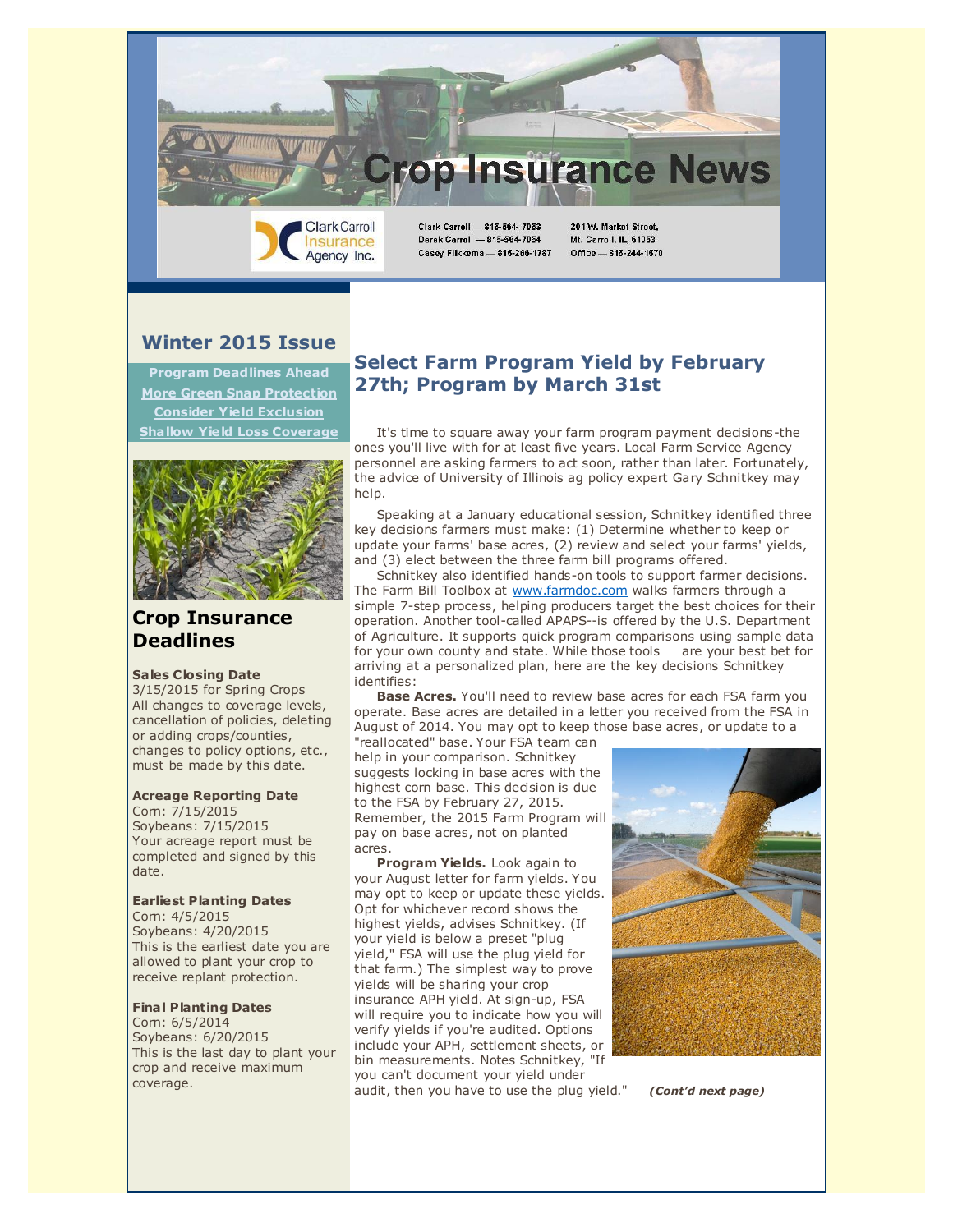



### **PLC Electors Eligible for SCO**

Farmers electing the PLC payment program are eligible for the Supplemental Coverage Option (SCO), available through your insurance agent. A provision of the 2014 farm bill, SCO is a county-level policy endorsement that covers a portion of the deductible of the underlying crop insurance policy. Administered by Risk Management Agency, SCO is available for corn, soybeans, grain sorghum and wheat in select counties for the 2015 crop year. Availability maps, fact sheets and more are at [www.rma.usda.gov.](http://r20.rs6.net/tn.jsp?e=001LXw87_zObCPlojIcRBzzw2GhOMRFS6zaRBXkSA-wGa8_HvlkmaHCZJUAvZJsSuu3Q_LxWxw6Ytoy5fLo696cy7mh9D43HV73FcCIWiC6KbM=) If you elect

the PLC option and want to add SCO, please let your agent know no later than March 15, 2015.

## **John Deere, BASF Offer Endorsement**

 Attention BASF customers you may qualify for John Deere's Optional Endorsement to the Added Value Protection (AVP) insurance policy. AVP protects against yield shortage in addition to your Multi-Peril Crop Insurance policy. Benefits include more complete coverage, flexible coverage bands, and flexible pricing. Plus, a special endorsement is available to some. Apply qualifying BASF products to a minimum of insured acres, and the endorsement provides a reduced premium, higher coverage band options and choice of a higher elected price. Learn more from your independent insurance agent.

Program Election. Finally, you must elect a payment program for each of your FSA farms by March 31, 2015. Program choices include Ag Risk Coverage-County, Ag Risk Coverage-Individual, and Price Loss Coverage.

 The ARC County program is strictly a county revenue program, driven by county yield and price, and pays from 86 percent down to 76 percent.

 "This is not a substitute for crop insurance, because it only pays on that band," Schnitkey cautioned.

 The ARC Individual program is a revenue program based on an individual farm's production, and is best suited to a one-crop, high-yield farm that experiences great variability, Schnitkey said. He pointed to fertile river-bottom land as a prime example.

 The PLC, is a target price program, a modified version of the Counter-Cyclical Program of the 2008 farm bill. Reference prices apply for the life of the farm bill, and payments are made on 85 percent of base acres if triggered. This is the only option eligible for the Supplemental Coverage Option (SCO).

 Schnitkey believes that, with careful analysis, most Illinois farmers will select the ARC County program, though some may elect PLC. For operators with many FSA farms, a mix of 80 percent ARC County and 20 percent PLC programs may be a smart hedge, Schnitkey said.

 **Caveats**. For more on program caveats, default selections and potential sticky situations, visit [www.farmdoc.illinois.edu.](http://r20.rs6.net/tn.jsp?e=001LXw87_zObCPlojIcRBzzw2GhOMRFS6zaRBXkSA-wGa8_HvlkmaHCZJUAvZJsSuu3Q_LxWxw6YtopBTahIjhNQZaSdiKZboY945moVdW-Di8DAdt17CMeaw==)



## **Wind Endorsement Protects Corn Revenue Against Green Snap**

 Corn green snap. It seems it's happening more in recent years, whether the result of accelerated plant growth, hybrid tendencies, or simply damaging weather. University of Illinois experts say the condition is not uncommon, and nearly any hybrid is susceptible-if strong winds strike during the plant's vulnerable

stages. Whatever the cause, there is insurance especially designed for your protection. Many hail policies may be enhanced with a wind endorsement, adding insurance value to cover green snap losses. Consider adding a wind endorsement to your 2015 coverage. Your agent is ready to discuss your questions, and to help you weigh the options.

# **Research and Consider Farm Bill "Yield Exclusion"**

 The Yield Exclusion (YE) is a special condition farmers will want to research when establishing their farm program yield guarantee with Actual Production History (APH). Available in certain counties, the YE allows specific years to be dropped from the calculation of guarantee yields for crop insurance. Most farmers should take YE--when it is available and raises the guarantee yield, according to the experts at UI's FarmDoc. That is, as long as it does not impact their trend adjustment eligibility.

 For each eligible county, specific years may be excluded from the APH calculation. To be excluded, the county or its contiguous counties must have a yield for a year below 50 percent of the average of the previous 10 years of county yields. In some Illinois counties, exclusions are available for 1995, 2002 and 2005. Many more are eligible for exclusions in 2012. For maps, details and premium quotes, visit [www.farmdoc.illinois.edu.](http://www.farmdoc.illinois.edu/)